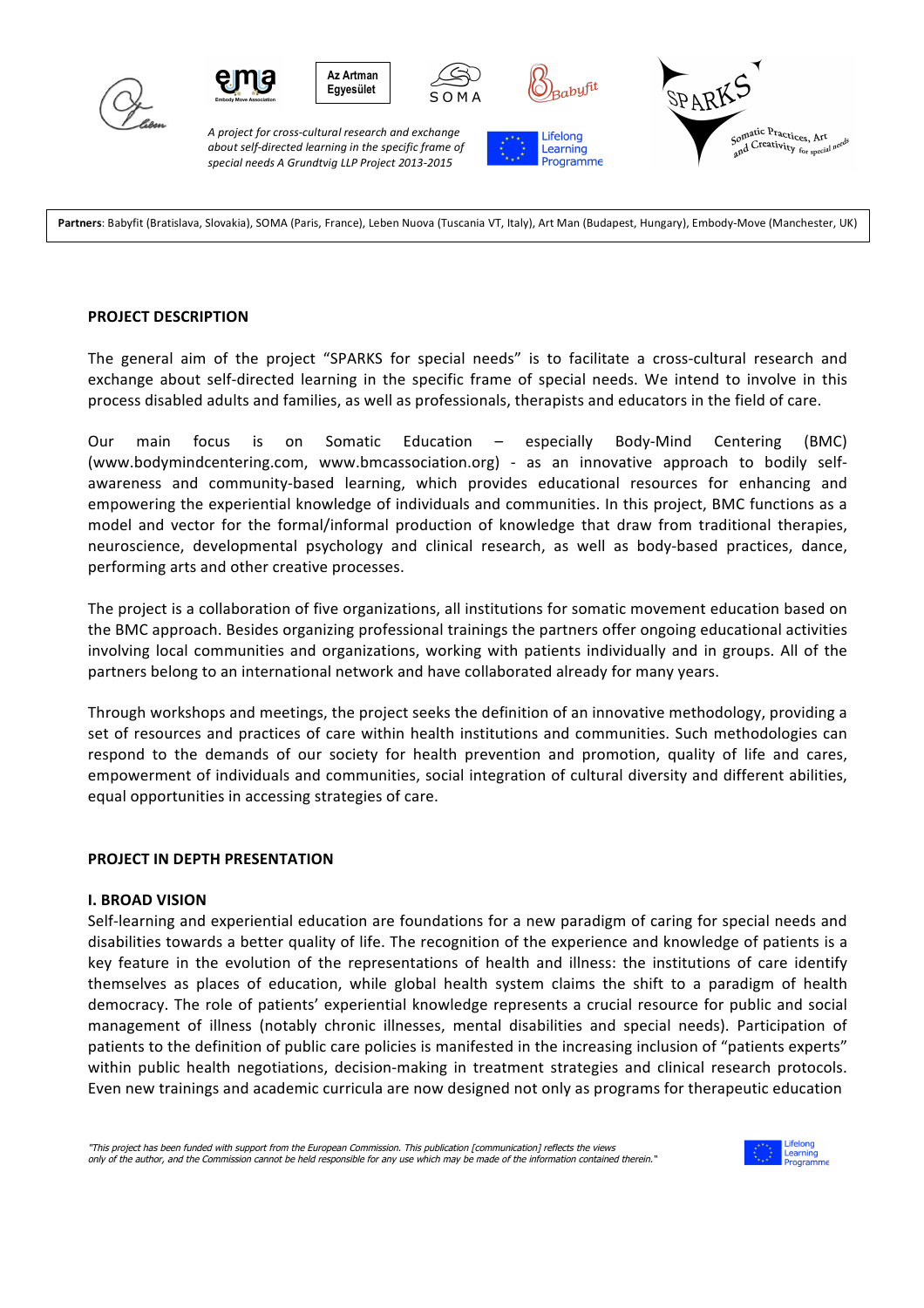of patients, but more specifically derived from patients. Several experiments over the last three decades throughout European countries, have demonstrated the relevant role of collective actors, such as associations of patients and/or families, in the process of care democratization, gaining better life quality and control over their health and its determinants.

Health promotion, health prevention and health equality, as assessed in the recommendations of the Ottawa Charter for Health Promotion (1986) and the Bangkok Charter for Health Promotion in a Globalized World (2005), represent the fundamental values of health democracy. However in the actual context of economic crisis, precariousness, transnational migrations and global environmental changes, further challenges need to be faced in order to deal with increasing inequalities between countries, vulnerability of children and disabled adults, and exclusion of the marginalized. Moreover, in a process of person-centered care, in the respect of both individual and environmental diversity, it is fundamental to enhance patterns of knowledge production and recognition as emanating from the subjects of care, their expertise and intelligence. Finally to empower their expression would lead to overcoming the traditional dichotomy between formal and informal knowledge in medical sciences.

## **II. HOW SOMATIC EDUCATION CAN CONTRIBUTE TO AN INTEGRATIVE MODEL OF CARE**

Somatic Education relies on experiential learning and bodily-based self-awareness for mediating between formal and informal practices, and elaborating innovative methodologies and good practices for special needs. It can provide a transitional space for articulating a dialogue between the different actors of care in the social field, between institutions and communities, professional therapists and patients. Drawing both from formal knowledge (transmitted throughout specific teachings and principles, referring to traditional therapy, psychotherapy, neuroscience, phenomenology, etc.) and informal knowledge (experiential learning, body-mind awareness, dance techniques, art and creativity), Somatic Education represents a transversal model of care, whose strength stems from the acknowledgment of the levels of diversity that builds communities, towards a shared expertise and participation.

Somatic Education can become a double resource, both:

− for professionals of the health system seeking pathways for understanding and interpreting the multidimensional expertise of the patients, accessing the expression of their special needs and identifying the accurate responses to them;

− for the subjects of care that look for other means of extending their illness expertise beyond the confinement of "deficit", toward a new conception of health, set upon an integrated and non normative perspective of psychophysical well-being.

Somatic Education sees functioning and disability as a complex interaction between health conditions of the individual and the contextual factors of the environment, as well as personal factors. We focus on the person in his/her world, placing the emphasis on function rather than condition and disease, on health as a process of becoming rather than a fixed state. All aspects of a person's life (development, participation, environment) are incorporated strength of individuals, including social context and relationships. Community members (family, peers, caregivers) are sought as crucial partners of expertise, witnessing and co-constructing life quality: care creates communities, as well as communities create care.

Somatic Education was first formalized in the United States during the 1970s, through the initiative of the philosopher (and, later, somatic practitioner) Thomas Hanna, who collected under this name practices existing already from the beginning of the 20th century. He defines the 'soma' as "the body observed from the first-person viewpoint", the body "felt from within" (Bodies in Revolt, 1970). The BMC approach stems from the field of Somatic Education in the interval between formal disciplines (institutional medicine,



2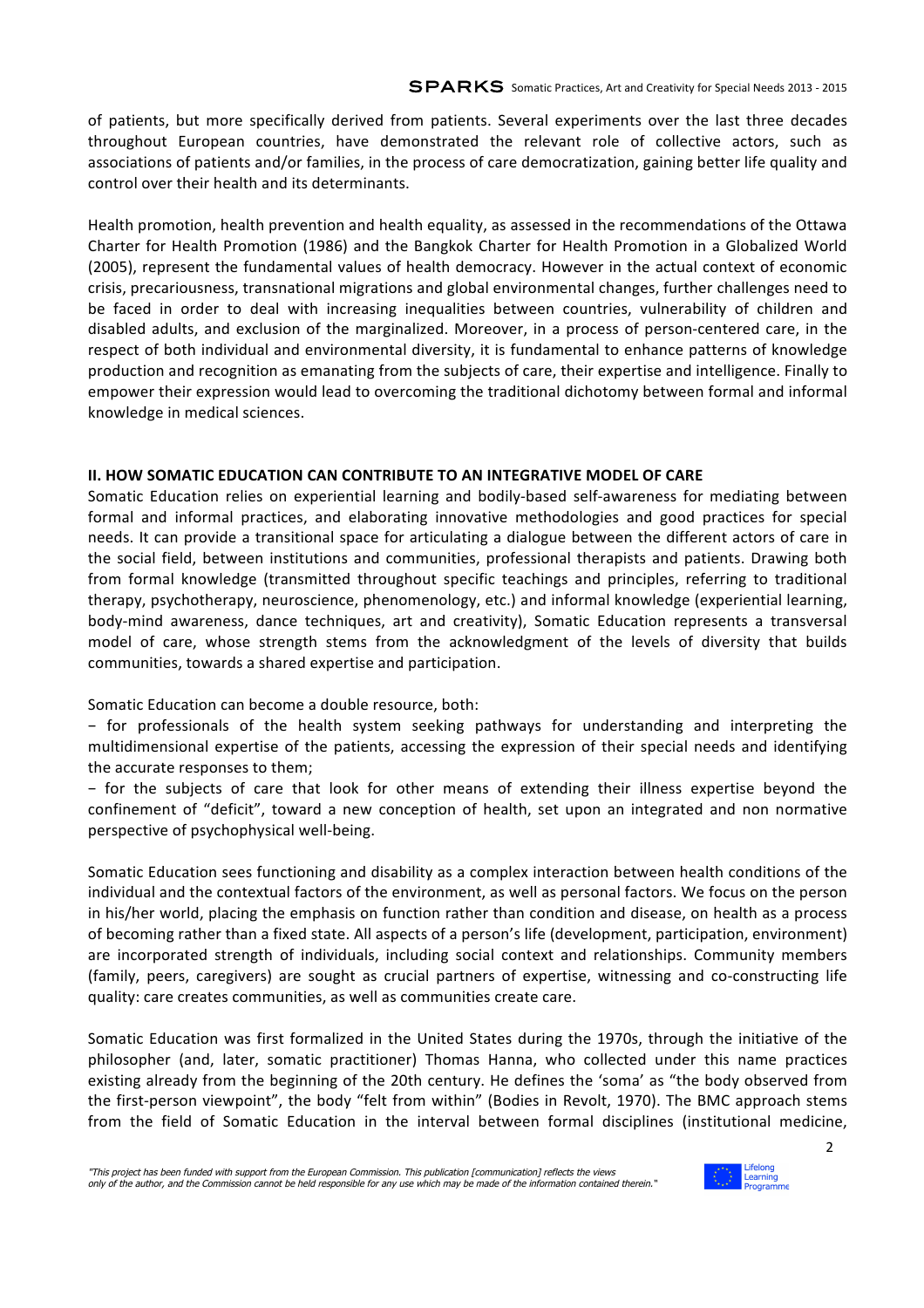hygiene, care), and empirical forms of knowledge, and promoting a specific culture of the body. BMC is an integrated approach to movement, body and consciousness; an experiential study based on the embodiment and application of anatomical, physiological, psychophysical and developmental principles, utilizing movement, touch, voice and mind. Like other Somatic Education methods, BMC explores qualitative and relational aspects of movement and expression, bringing forth the singularity of each individual's sensorimotor and perceptual experience and intelligence. This approach has been developed by Bonnie Bainbridge Cohen, an occupational therapist and dancer based in the U.S. For more than 35 years, she has been studying movement and touch from a developmental perspective, discovering and organizing a wide range of underlying principles and techniques that bring to an understanding of body and mind interrelation. Bonnie Bainbridge Cohen, who participates in the project as teacher, shares her vast experience in working with children with special needs.

In addressing special needs issues, the BMC approach to Somatic Education emphasizes:

- Kinesthetic empathy as the base of inter-subjective relation, beyond challenges of verbal language and communication, providing essential skills for monitoring and identifying individual and collective needs;

- Modulation of creative spaces for meeting individuals at the level of their own expressive resources;

- Disability as different ability, recognized in the unfolding of creative potentials that are specific to each individual.

- Early movement development as foundation for nervous system development, and early learning processes as support for greater cognitive tasks and later social achievements;

- Fine tuning and listening of the tiniest shifts in the physical, behavioral, emotional and relational state of disabled people, as fundamental tools for promoting deep changes in their body and life comfort;

- Somatic awareness as a key factor that affects well-being and empowerment;

- Trust in the experiential knowledge and subjective expertise of family members and caregivers, that are included in the educational framework as primary actors in accompanying and supporting disabled people throughout their life-long learning and processes toward agency and autonomy;

- Non-invasive and non-manipulative touch as primordial relational resource for handling, holding and creating a safe environment, in the respect of individual dignity and self-esteem;

- Shifting perspective from pathology diagnosis to mapping life potentials and expanding the range of behavioral options: the emergence of new perceptual and motor affordances is encouraged through the opening of a creative field of exploration.

- Enriched sensorial environments for providing perceptual stimulations, through play, motivation and meaning.

## **III. PARTNERSHIP, COOPERATION AND COLLECTIVE PRODUCTION OF KNOWLEDGE FOR DEVELOPING INNOVATIVE MODELS FOR ADULT EDUCATION**

Long-term relationships and collaborations between European partners in the Project are needed in order to define innovative methodologies and implementation of good practices in health care, social and cultural services for special needs in Europe. All of the partners have previously collaborated, supporting one another on developing professional BMC trainings in each of our countries and through other forms of exchange, e.g. workshops and conferences. Since 2011 our organizations have been discussing ideas regarding ways to move to a deeper level of knowledge in applying the BMC approach to work with people with special needs, and to eventually develop forms of training that can be offered to various populations (professionals, caregivers, parents, communities).

Given the richness of experience, cultural diversity and process-oriented work that we have been developing in our communities so far, we would like now to make the best use of our resources by:

− Giving structure and planned activity to our professional and territorial exchanges;



3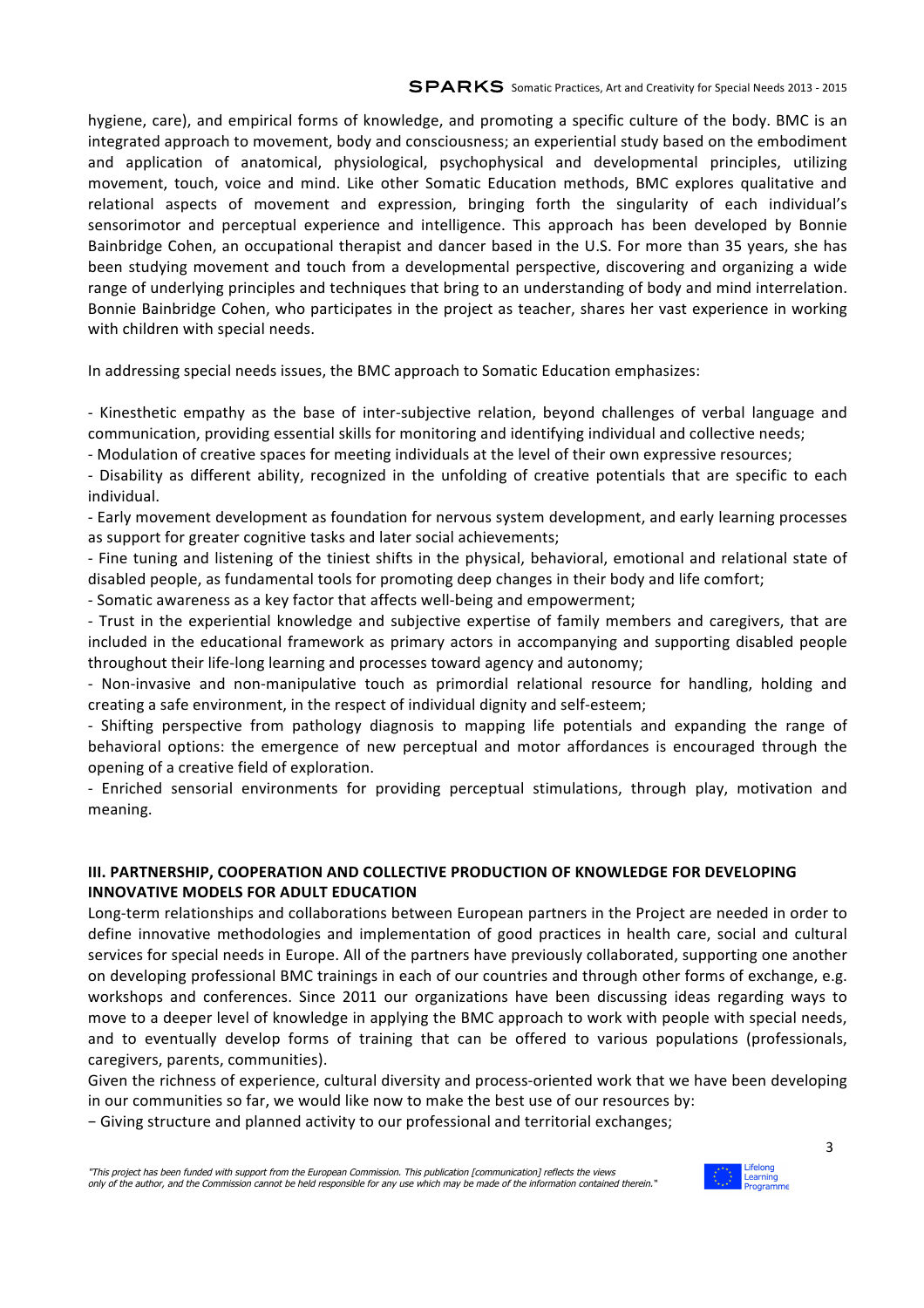− Propelling activities within our local communities by connecting them to the wider scopes of the project;

− Creating solid and agile forms of cooperation and communication nationally and internationally;

− Sharing the competence that we have developed individually over the years;

− Learning from each other's unique and diverse experience, i.e. working with experimental schools for autistic children; dealing with children with severe disabilities, their families and caregivers within the public health system; offering educational services through parent-baby group activities; working with individuals with special needs in community and national health service; working with visually impaired adults and mixed ability performing groups.

# **OBJECTIVES**

1. To construct an international European platform of research, experience and exchange between different cultures of caring and educational methods

2. To model specific educational resources, context-oriented and cross-cultural, based on BMC

3. To learn from local care communities and therapeutic institutions about their operational and structural strategies, and to transfer these experiences in one's own environment, to enrich and inform the modalities of care for individuals with special needs

4. To implement formal and informal knowledge resources on care and special needs

5. To enhance and support field-based and experiential expertise of the participants involved within communities of shared care, providing instruments for the recognition and empowerment of their knowledge 

6. To promote dialogue and mediation between health professionals and actors of the social field

7. To create strategies in order to expand existing formal trainings integrating them with somatic education and care

8. To build the foundations for further implication of somatic education within public health system and selforganized communities of care, by setting a transitional space of specific resources, at the crossroads between education, therapy, art and social engagement

# **SUBJECTS**

1. Experiential learning and bodily self-awareness as key factors for improving the quality of life and empowering people with special needs and disabilities, including their families and caregivers

2. Shared care and horizontal education as crucial foundation for dialogue among health system actors, institutions and communities

3. The need of transforming current representations of disabilities and illness towards an integrative, nonnormative, process-oriented and self-directed paradigm of health

4. The support of cross-cultural learning, the acknowledgement of individual and environmental diversity.

# **ACTIONS**

1. Collecting data and practices from the local contexts, institutions and communities of care

2. Organizing workshops on specific themes and topics, taught by the team teachers, according to contextual interests and local needs

3. Meetings to exchange our experiences in working with children and adults with special needs

- 4. Inviting guest teachers for special workshops and conference open to large public
- 5. Preparing presentations and illustrations of the ongoing processes
- 6. Collecting data and reports of all the activities for further evaluation and assessment.